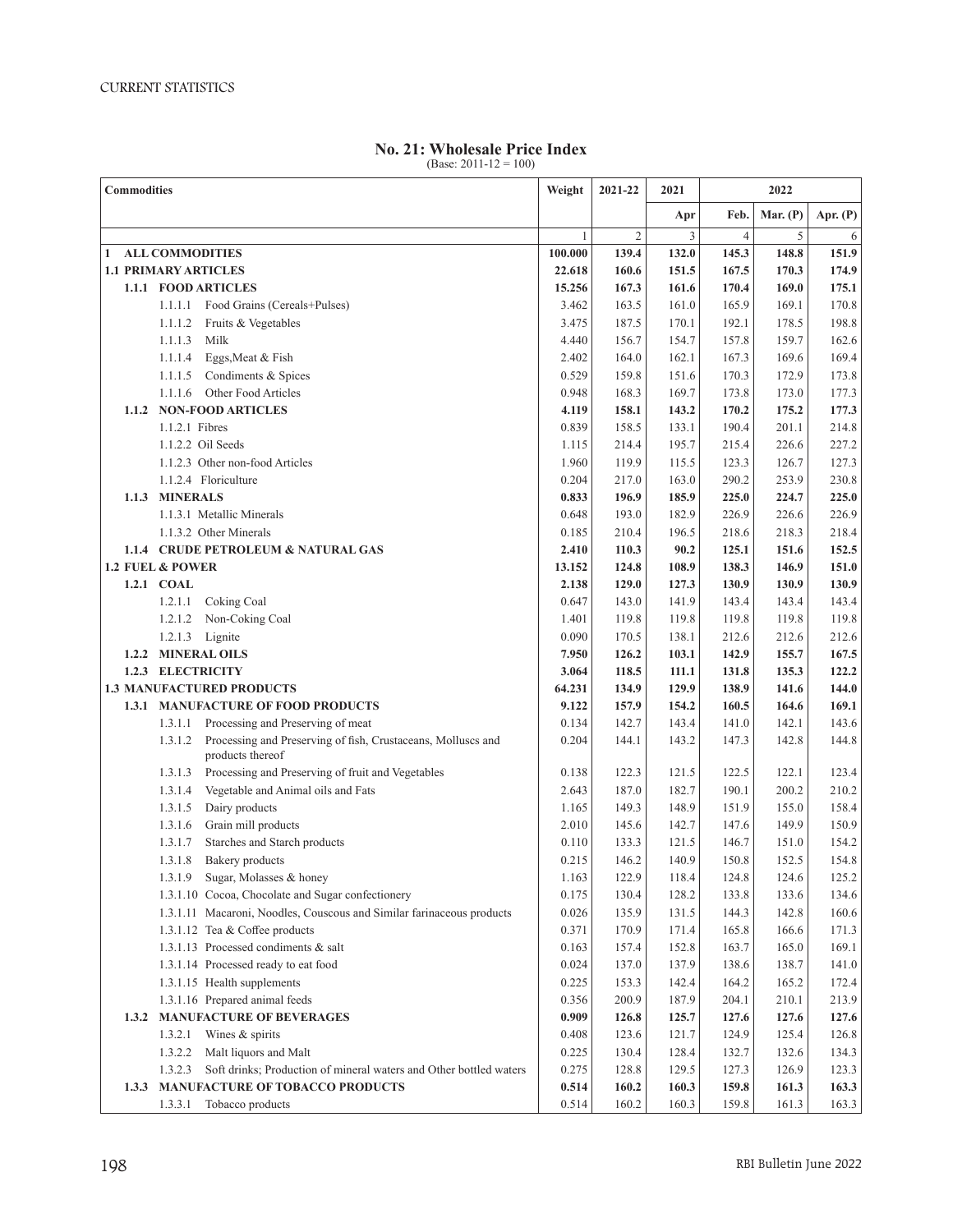## **No. 21: Wholesale Price Index (Contd.)** (Base: 2011-12 = 100)

| <b>Commodities</b> |                 | Weight                                                                                                 | 2021-22 | 2021  | 2022  |       |            |            |
|--------------------|-----------------|--------------------------------------------------------------------------------------------------------|---------|-------|-------|-------|------------|------------|
|                    |                 |                                                                                                        |         |       | Apr   | Feb.  | Mar. $(P)$ | Apr. $(P)$ |
| 1.3.4              |                 | <b>MANUFACTURE OF TEXTILES</b>                                                                         | 4.881   | 135.2 | 128.7 | 142.4 | 143.5      | 145.4      |
|                    | 1.3.4.1         | Preparation and Spinning of textile fibres                                                             | 2.582   | 128.1 | 121.0 | 137.9 | 138.3      | 140.1      |
|                    | 1.3.4.2         | Weaving & Finishing of textiles                                                                        | 1.509   | 146.8 | 140.1 | 151.8 | 154.1      | 155.6      |
|                    | 1.3.4.3         | Knitted and Crocheted fabrics                                                                          | 0.193   | 125.5 | 121.9 | 130.0 | 127.7      | 131.9      |
|                    | 1.3.4.4         | Made-up textile articles, Except apparel                                                               | 0.299   | 138.6 | 134.6 | 142.3 | 146.6      | 148.5      |
|                    | 1.3.4.5         | Cordage, Rope, Twine and Netting                                                                       | 0.098   | 168.5 | 170.6 | 165.7 | 162.9      | 166.2      |
|                    | 1.3.4.6         | Other textiles                                                                                         | 0.201   | 126.2 | 119.5 | 130.9 | 132.3      | 133.9      |
| 1.3.5              |                 | <b>MANUFACTURE OF WEARING APPAREL</b>                                                                  | 0.814   | 143.1 | 140.3 | 144.7 | 145.2      | 145.9      |
|                    | 1.3.5.1         | Manufacture of Wearing Apparel (woven), Except fur Apparel                                             | 0.593   | 142.0 | 139.2 | 143.5 | 143.7      | 144.3      |
|                    | 1.3.5.2         | Knitted and Crocheted apparel                                                                          | 0.221   | 145.8 | 143.5 | 147.8 | 149.0      | 150.1      |
| 1.3.6              |                 | <b>MANUFACTURE OF LEATHER AND RELATED PRODUCTS</b>                                                     | 0.535   | 119.3 | 118.2 | 121.3 | 121.7      | 120.9      |
|                    | 1.3.6.1         | Tanning and Dressing of leather; Dressing and Dyeing of fur                                            | 0.142   | 103.6 | 97.7  | 107.2 | 108.2      | 106.4      |
|                    | 1.3.6.2         | Luggage, HandbAgs, Saddlery and Harness                                                                | 0.075   | 141.5 | 139.8 | 144.4 | 144.5      | 144.7      |
|                    |                 | 1.3.6.3 Footwear                                                                                       | 0.318   | 121.0 | 122.2 | 122.1 | 122.3      | 121.8      |
| 1.3.7              | <b>CORK</b>     | <b>MANUFACTURE OF WOOD AND PRODUCTS OF WOOD AND</b>                                                    | 0.772   | 141.0 | 138.4 | 142.9 | 144.1      | 145.0      |
|                    | 1.3.7.1         | Saw milling and Planing of wood                                                                        | 0.124   | 129.0 | 124.2 | 132.6 | 135.5      | 133.8      |
|                    | 1.3.7.2         | Veneer sheets; Manufacture of plywood, Laminboard, Particle<br>board and Other panels and Boards       | 0.493   | 141.9 | 140.6 | 143.5 | 144.5      | 145.7      |
|                    | 1.3.7.3         | Builder's carpentry and Joinery                                                                        | 0.036   | 193.9 | 191.3 | 195.2 | 195.2      | 201.5      |
|                    | 1.3.7.4         | Wooden containers                                                                                      | 0.119   | 134.0 | 127.9 | 135.9 | 136.1      | 137.1      |
| 1.3.8              |                 | <b>MANUFACTURE OF PAPER AND PAPER PRODUCTS</b>                                                         | 1.113   | 137.4 | 132.8 | 143.3 | 146.7      | 151.9      |
|                    | 1.3.8.1         | Pulp, Paper and Paperboard                                                                             | 0.493   | 141.2 | 138.5 | 146.2 | 149.6      | 155.2      |
|                    | 1.3.8.2         | Corrugated paper and Paperboard and Containers of paper and<br>Paperboard                              | 0.314   | 137.7 | 130.9 | 142.5 | 144.9      | 146.9      |
|                    | 1.3.8.3         | Other articles of paper and Paperboard                                                                 | 0.306   | 131.0 | 125.7 | 139.3 | 144.0      | 151.9      |
|                    |                 | 1.3.9 PRINTING AND REPRODUCTION OF RECORDED MEDIA                                                      | 0.676   | 157.9 | 153.8 | 160.5 | 163.1      | 163.5      |
|                    |                 | 1.3.9.1 Printing                                                                                       | 0.676   | 157.9 | 153.8 | 160.5 | 163.1      | 163.5      |
|                    |                 | 1.3.10 MANUFACTURE OF CHEMICALS AND CHEMICAL PRODUCTS                                                  | 6.465   | 133.4 | 128.0 | 139.2 | 141.5      | 143.9      |
|                    |                 | 1.3.10.1 Basic chemicals                                                                               | 1.433   | 143.8 | 133.5 | 153.2 | 156.4      | 159.9      |
|                    |                 | 1.3.10.2 Fertilizers and Nitrogen compounds                                                            | 1.485   | 129.5 | 126.5 | 133.8 | 134.4      | 136.5      |
|                    |                 | 1.3.10.3 Plastic and Synthetic rubber in primary form                                                  | 1.001   | 140.2 | 140.2 | 143.9 | 149.6      | 151.6      |
|                    |                 | 1.3.10.4 Pesticides and Other agrochemical products                                                    | 0.454   | 132.0 | 126.7 | 139.7 | 141.0      | 141.1      |
|                    |                 | 1.3.10.5 Paints, Varnishes and Similar coatings, Printing ink and Mastics                              | 0.491   | 130.4 | 121.4 | 137.3 | 138.6      | 141.2      |
|                    |                 | 1.3.10.6 Soap and Detergents, Cleaning and Polishing preparations,<br>Perfumes and Toilet preparations | 0.612   | 127.7 | 123.4 | 128.0 | 129.6      | 132.0      |
|                    |                 | 1.3.10.7 Other chemical products                                                                       | 0.692   | 130.2 | 122.9 | 137.6 | 139.7      | 141.7      |
|                    |                 | 1.3.10.8 Man-made fibres                                                                               | 0.296   | 106.5 | 102.4 | 111.1 | 112.9      | 115.6      |
|                    |                 | 1.3.11 MANUFACTURE OF PHARMACEUTICALS, MEDICINAL<br><b>CHEMICAL AND BOTANICAL PRODUCTS</b>             | 1.993   | 135.8 | 134.7 | 137.9 | 136.3      | 137.6      |
|                    |                 | 1.3.11.1 Pharmaceuticals, Medicinal chemical and Botanical products                                    | 1.993   | 135.8 | 134.7 | 137.9 | 136.3      | 137.6      |
|                    |                 | <b>1.3.12 MANUFACTURE OF RUBBER AND PLASTICS PRODUCTS</b>                                              | 2.299   | 124.8 | 122.2 | 127.3 | 129.8      | 131.8      |
|                    |                 | 1.3.12.1 Rubber Tyres and Tubes; Retreading and Rebuilding of Rubber<br>Tyres                          | 0.609   | 104.4 | 102.3 | 106.4 | 106.1      | 107.2      |
|                    |                 | 1.3.12.2 Other Rubber Products                                                                         | 0.272   | 101.9 | 98.1  | 105.1 | 106.4      | 106.6      |
|                    |                 | 1.3.12.3 Plastics products                                                                             | 1.418   | 138.0 | 135.3 | 140.6 | 144.4      | 147.2      |
|                    | <b>PRODUCTS</b> | 1.3.13 MANUFACTURE OF OTHER NON-METALLIC MINERAL                                                       | 3.202   | 123.7 | 121.2 | 126.7 | 127.3      | 129.4      |
|                    |                 | 1.3.13.1 Glass and Glass products                                                                      | 0.295   | 139.1 | 132.5 | 144.7 | 145.6      | 148.2      |
|                    |                 | 1.3.13.2 Refractory products                                                                           | 0.223   | 115.6 | 111.8 | 119.9 | 119.4      | 118.8      |
|                    |                 | 1.3.13.3 Clay Building Materials                                                                       | 0.121   | 119.4 | 114.1 | 133.6 | 132.7      | 135.5      |
|                    |                 | 1.3.13.4 Other Porcelain and Ceramic Products                                                          | 0.222   | 112.9 | 114.4 | 116.1 | 116.6      | 116.2      |
|                    |                 | 1.3.13.5 Cement, Lime and Plaster                                                                      | 1.645   | 126.4 | 124.7 | 128.4 | 129.0      | 131.6      |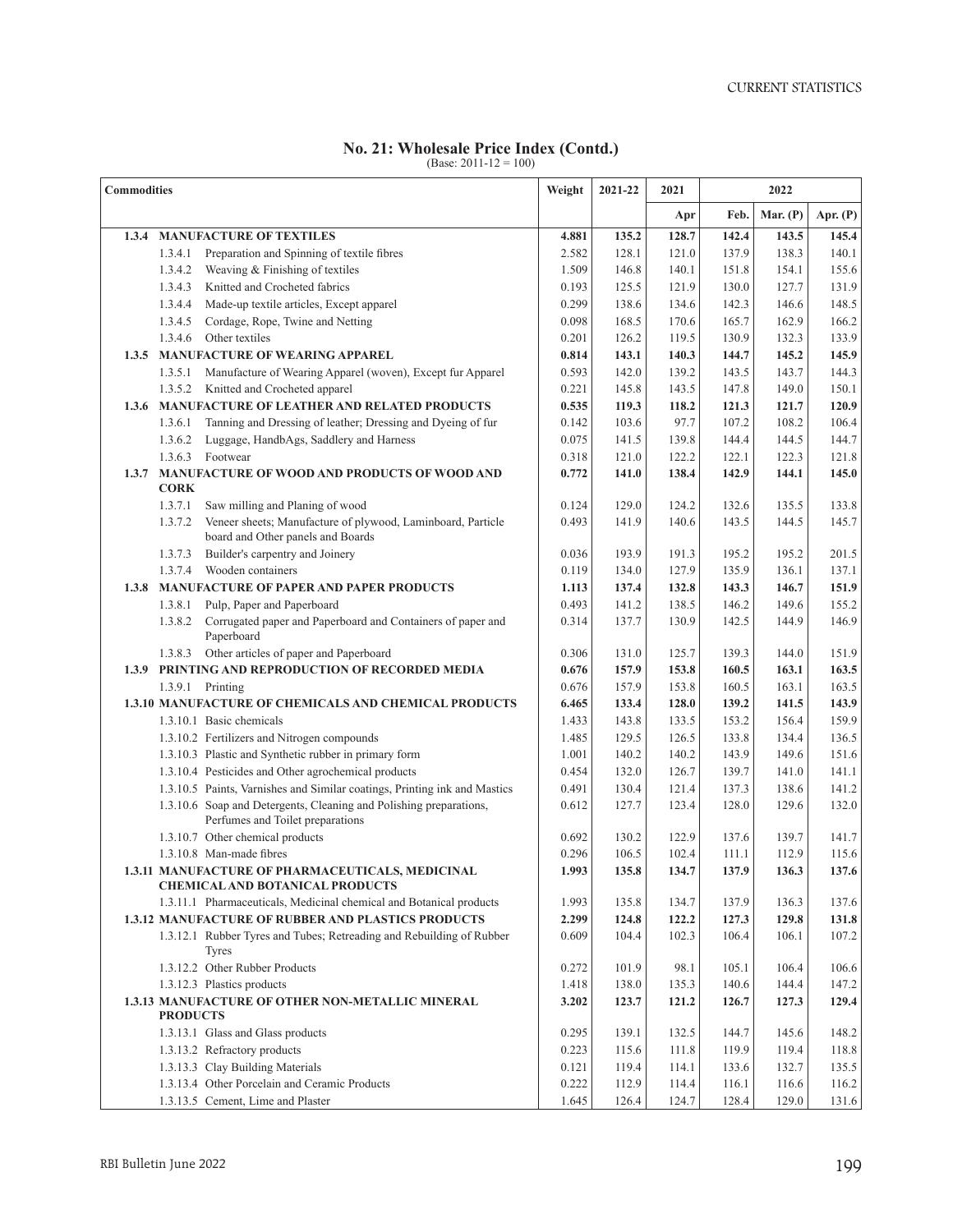## **No. 21: Wholesale Price Index (Contd.)** (Base: 2011-12 = 100)

| <b>Commodities</b>                                                                        |       | 2021-22 | 2021  | 2022  |            |            |
|-------------------------------------------------------------------------------------------|-------|---------|-------|-------|------------|------------|
|                                                                                           |       |         | Apr   | Feb.  | Mar. $(P)$ | Apr. $(P)$ |
| 1.3.13.6 Articles of Concrete, Cement and Plaster                                         | 0.292 | 129.2   | 128.2 | 130.6 | 131.4      | 132.8      |
| 1.3.13.7 Cutting, Shaping and Finishing of Stone                                          | 0.234 | 122.2   | 122.9 | 120.5 | 120.9      | 123.7      |
| 1.3.13.8 Other Non-Metallic Mineral Products                                              | 0.169 | 90.5    | 78.9  | 98.3  | 100.2      | 104.9      |
| <b>1.3.14 MANUFACTURE OF BASIC METALS</b>                                                 | 9.646 | 140.0   | 128.6 | 147.1 | 156.2      | 160.5      |
| 1.3.14.1 Inputs into steel making                                                         | 1.411 | 150.8   | 133.6 | 162.4 | 177.1      | 181.4      |
| 1.3.14.2 Metallic Iron                                                                    | 0.653 | 147.7   | 135.5 | 154.9 | 172.0      | 178.4      |
| 1.3.14.3 Mild Steel - Semi Finished Steel                                                 | 1.274 | 118.8   | 113.0 | 122.9 | 127.9      | 133.8      |
| 1.3.14.4 Mild Steel -Long Products                                                        | 1.081 | 137.2   | 127.6 | 144.8 | 153.1      | 158.6      |
| 1.3.14.5 Mild Steel - Flat products                                                       | 1.144 | 157.5   | 142.8 | 160.3 | 169.8      | 178.3      |
| 1.3.14.6 Alloy steel other than Stainless Steel- Shapes                                   | 0.067 | 133.6   | 127.7 | 143.6 | 150.2      | 155.2      |
| 1.3.14.7 Stainless Steel - Semi Finished                                                  | 0.924 | 141.7   | 131.0 | 147.7 | 169.8      | 173.0      |
| 1.3.14.8 Pipes & tubes                                                                    | 0.205 | 155.9   | 140.4 | 167.1 | 171.0      | 172.7      |
| 1.3.14.9 Non-ferrous metals incl. precious metals                                         | 1.693 | 139.7   | 125.9 | 149.4 | 154.9      | 155.2      |
| 1.3.14.10 Castings                                                                        | 0.925 | 118.8   | 113.3 | 122.7 | 122.6      | 125.6      |
| 1.3.14.11 Forgings of steel                                                               | 0.271 | 159.0   | 155.3 | 165.8 | 165.0      | 166.9      |
| 1.3.15 MANUFACTURE OF FABRICATED METAL PRODUCTS, EXCEPT<br><b>MACHINERY AND EQUIPMENT</b> | 3.155 | 130.4   | 122.6 | 133.5 | 134.4      | 137.8      |
| 1.3.15.1 Structural Metal Products                                                        | 1.031 | 123.9   | 120.6 | 125.3 | 127.5      | 130.3      |
| 1.3.15.2 Tanks, Reservoirs and Containers of Metal                                        | 0.660 | 155.9   | 139.4 | 159.8 | 159.5      | 166.8      |
| 1.3.15.3 Steam generators, Except Central Heating Hot Water Boilers                       | 0.145 | 96.1    | 96.8  | 93.5  | 96.4       | 96.4       |
| 1.3.15.4 Forging, Pressing, Stamping and Roll-Forming of Metal; Powder<br>Metallurgy      | 0.383 | 117.5   | 100.9 | 126.2 | 126.2      | 127.7      |
| 1.3.15.5 Cutlery, Hand Tools and General Hardware                                         | 0.208 | 108.2   | 106.7 | 109.4 | 108.5      | 111.7      |
| 1.3.15.6 Other Fabricated Metal Products                                                  | 0.728 | 136.5   | 131.3 | 140.1 | 140.8      | 143.2      |
| 1.3.16 MANUFACTURE OF COMPUTER, ELECTRONIC AND OPTICAL<br><b>PRODUCTS</b>                 | 2.009 | 113.7   | 111.6 | 116.4 | 116.5      | 116.3      |
| 1.3.16.1 Electronic Components                                                            | 0.402 | 106.0   | 102.2 | 111.5 | 111.5      | 113.0      |
| 1.3.16.2 Computers and Peripheral Equipment                                               | 0.336 | 134.7   | 134.6 | 134.7 | 134.8      | 134.8      |
| 1.3.16.3 Communication Equipment                                                          | 0.310 | 121.7   | 116.3 | 128.6 | 128.8      | 128.2      |
| 1.3.16.4 Consumer Electronics                                                             | 0.641 | 102.1   | 101.8 | 102.3 | 102.2      | 101.2      |
| 1.3.16.5 Measuring, Testing, Navigating and Control equipment                             | 0.181 | 108.4   | 107.0 | 112.2 | 112.2      | 111.2      |
| 1.3.16.6 Watches and Clocks                                                               | 0.076 | 145.6   | 142.8 | 148.4 | 150.5      | 150.6      |
| 1.3.16.7 Irradiation, Electromedical and Electrotherapeutic equipment                     | 0.055 | 106.1   | 103.5 | 107.4 | 107.6      | 107.9      |
| 1.3.16.8 Optical instruments and Photographic equipment                                   | 0.008 | 98.3    | 95.8  | 99.7  | 99.7       | 99.6       |
| 1.3.17 MANUFACTURE OF ELECTRICAL EQUIPMENT                                                | 2.930 | 122.3   | 118.6 | 124.8 | 125.2      | 125.9      |
| 1.3.17.1 Electric motors, Generators, Transformers and Electricity                        | 1.298 | 119.6   | 117.6 | 121.2 | 121.4      | 121.6      |
| distribution and Control apparatus                                                        |       |         |       |       |            |            |
| 1.3.17.2 Batteries and Accumulators                                                       | 0.236 | 121.7   | 116.5 | 125.1 | 126.2      | 129.1      |
| 1.3.17.3 Fibre optic cables for data transmission or live transmission of<br>images       | 0.133 | 102.9   | 102.2 | 106.4 | 107.2      | 102.7      |
| 1.3.17.4 Other electronic and Electric wires and Cables                                   | 0.428 | 140.5   | 130.4 | 146.5 | 148.1      | 151.5      |
| 1.3.17.5 Wiring devices, Electric lighting & display equipment                            | 0.263 | 114.5   | 112.4 | 115.4 | 115.3      | 115.8      |
| 1.3.17.6 Domestic appliances                                                              | 0.366 | 128.4   | 124.6 | 131.3 | 131.3      | 131.9      |
| 1.3.17.7 Other electrical equipment                                                       | 0.206 | 113.2   | 110.2 | 113.9 | 113.4      | 113.1      |
| 1.3.18 MANUFACTURE OF MACHINERY AND EQUIPMENT                                             | 4.789 | 120.0   | 116.7 | 122.0 | 122.3      | 123.7      |
| 1.3.18.1 Engines and Turbines, Except aircraft, Vehicle and Two wheeler<br>engines        | 0.638 | 119.2   | 112.7 | 121.4 | 122.7      | 125.5      |
| 1.3.18.2 Fluid power equipment                                                            | 0.162 | 122.1   | 120.3 | 124.9 | 124.9      | 125.1      |
| 1.3.18.3 Other pumps, Compressors, Taps and Valves                                        | 0.552 | 115.1   | 114.2 | 115.2 | 115.5      | 116.4      |
| 1.3.18.4 Bearings, Gears, Gearing and Driving elements                                    | 0.340 | 118.1   | 114.4 | 119.9 | 119.6      | 120.3      |
| 1.3.18.5 Ovens, Furnaces and Furnace burners                                              | 0.008 | 74.2    | 72.1  | 76.9  | 76.5       | 77.3       |
| 1.3.18.6 Lifting and Handling equipment                                                   | 0.285 | 120.0   | 115.2 | 124.1 | 124.0      | 125.3      |